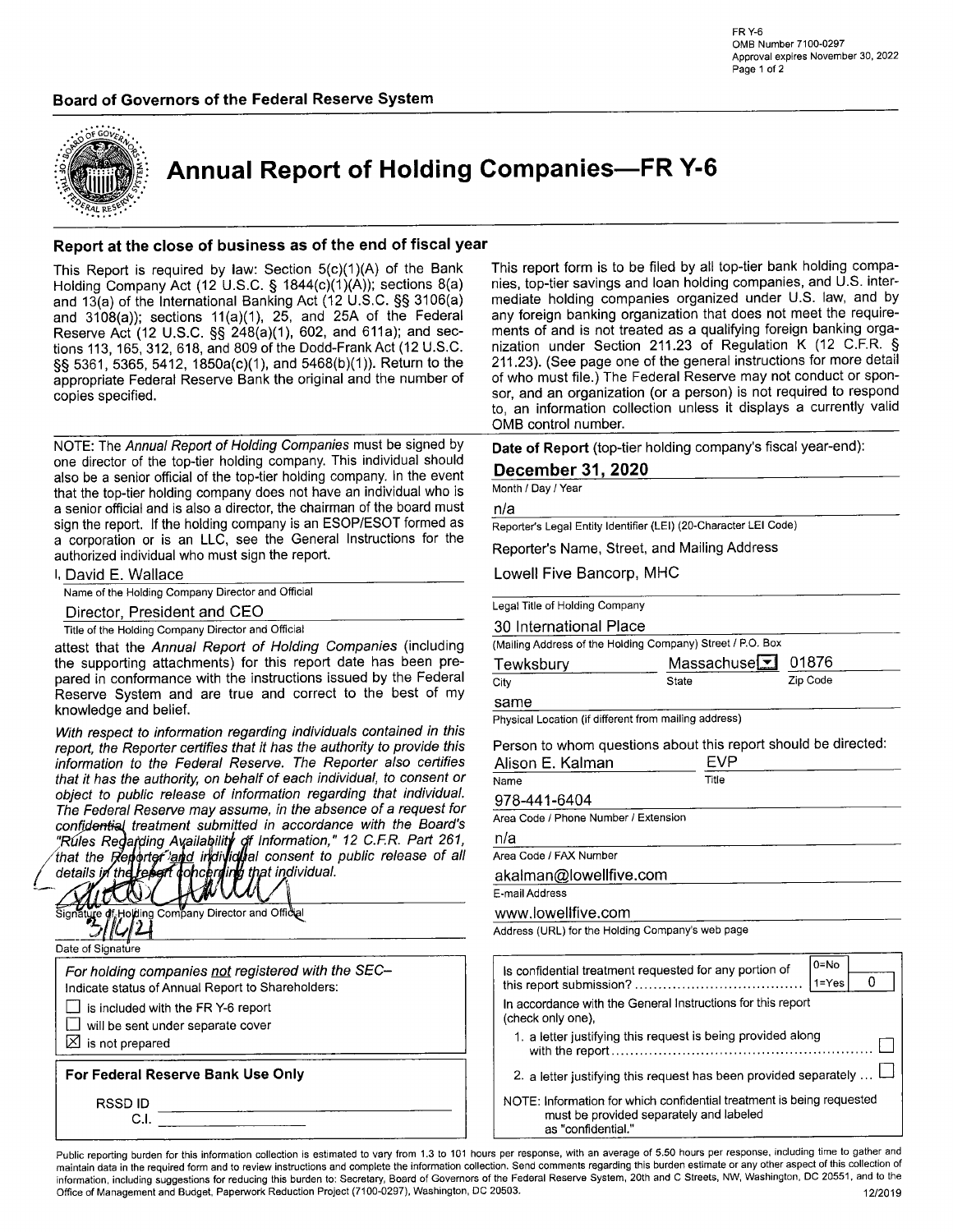# For Use By Tiered Holding Companies

Top-tiered holding companies must list the names, mailing address, and physical locations of each of their subsidiary holding companies below.

| Lowell Flve Bancorp, Inc.                             |                                                                       |                                           |                                                                       |  |  |  |  |
|-------------------------------------------------------|-----------------------------------------------------------------------|-------------------------------------------|-----------------------------------------------------------------------|--|--|--|--|
| Legal Title of Subsidiary Holding Company             |                                                                       | Legal Title of Subsidiary Holding Company |                                                                       |  |  |  |  |
| 30 International Place                                |                                                                       |                                           |                                                                       |  |  |  |  |
|                                                       | (Mailing Address of the Subsidiary Holding Company) Street / P.O. Box |                                           | (Mailing Address of the Subsidiary Holding Company) Street / P.O. Box |  |  |  |  |
| Tewksbury                                             | Massachu $\sqrt{2}$<br>01876                                          | $\overline{\phantom{a}}$                  |                                                                       |  |  |  |  |
| City                                                  | Zip Code<br>State                                                     | City                                      | Zip Code<br>State                                                     |  |  |  |  |
| same                                                  |                                                                       |                                           |                                                                       |  |  |  |  |
| Physical Location (if different from mailing address) |                                                                       |                                           | Physical Location (if different from mailing address)                 |  |  |  |  |
| Legal Title of Subsidiary Holding Company             |                                                                       | Legal Title of Subsidiary Holding Company |                                                                       |  |  |  |  |
|                                                       |                                                                       |                                           |                                                                       |  |  |  |  |
|                                                       | (Mailing Address of the Subsidiary Holding Company) Street / P.O. Box |                                           | (Mailing Address of the Subsidiary Holding Company) Street / P.O. Box |  |  |  |  |
|                                                       |                                                                       |                                           | 「▼                                                                    |  |  |  |  |
| City                                                  | Zip Code<br>State                                                     | City                                      | <b>State</b><br>Zip Code                                              |  |  |  |  |
| Physical Location (if different from mailing address) |                                                                       |                                           | Physical Location (if different from mailing address)                 |  |  |  |  |
| Legal Title of Subsidiary Holding Company             |                                                                       | Legal Title of Subsidiary Holding Company |                                                                       |  |  |  |  |
|                                                       | (Mailing Address of the Subsidiary Holding Company) Street / P.O. Box |                                           | (Mailing Address of the Subsidiary Holding Company) Street / P.O. Box |  |  |  |  |
|                                                       |                                                                       |                                           | ▼                                                                     |  |  |  |  |
| City                                                  | State<br>Zip Code                                                     | City                                      | <b>State</b><br>Zip Code                                              |  |  |  |  |
| Physical Location (if different from mailing address) |                                                                       |                                           | Physical Location (if different from mailing address)                 |  |  |  |  |
| Legal Title of Subsidiary Holding Company             |                                                                       | Legal Title of Subsidiary Holding Company |                                                                       |  |  |  |  |
|                                                       |                                                                       |                                           |                                                                       |  |  |  |  |
|                                                       | (Mailing Address of the Subsidiary Holding Company) Street / P.O. Box |                                           | (Mailing Address of the Subsidiary Holding Company) Street / P.O. Box |  |  |  |  |
| City                                                  | $\blacktriangledown$<br>State<br>Zip Code                             | City                                      | I÷.<br>State<br>Zip Code                                              |  |  |  |  |
| Physical Location (if different from mailing address) |                                                                       |                                           | Physical Location (if different from mailing address)                 |  |  |  |  |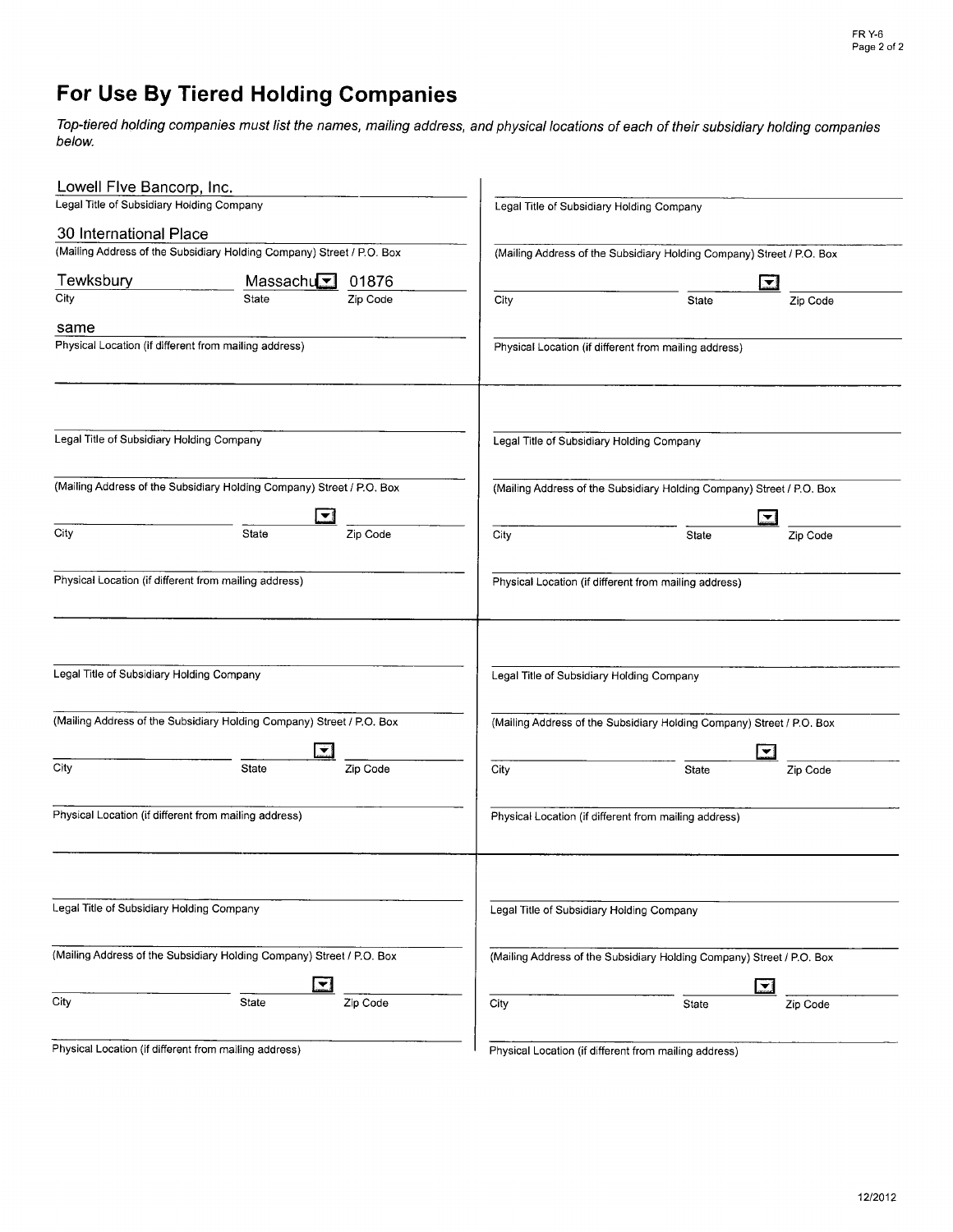#### Form FR Y-6 Report ltem 2a: Organization Chart Lowell Five Bancorp, MHC Fiscal Year Ending December 31, 2020



# Lowell Five Bancorp. MHC

A Mutual Holding Company, owns 100% of the stock of Lowell Five Bancorp, lnc.

#### Lowell Fíve Bancorp. lnc

A mid-tier, wholly-owned Stock Corporation, owns 100% of the stock of The Lowell Five Cent Savings Bank

#### The Lowell Five Cent Savinqs Bank

A wholly-owned Savings Bank in Stock Form.

# Lowell Securities Corporation

A wholley-owned subsidiary of The Lowell Five Cent Savings Bank operating as a Massachusetts securities corporation. Robert A. Caruso, Chairman & CEO, David E. Wallace, President, Jay Stephens, Treasurer, Alison E. Kalman, Secretary

### Merrimack Properties

A wholley-owned subsidiary of The Lowell Five Cent Savings Bank holding certain real property under lease. Robert A. Caruso, Chairman & CEO, David E. Wallace, President, Jay Stephens, Treasurer, Alison E. Kalman, Secretary

#### Merrimack Industries

A wholley-owned subsidiary of Merrimack Properties operating as a Massachusetts securities corporation. Robert A. Caruso, Chairman & CEO, David E. Wallace, President, Jay Stephens, Treasurer, Alison E. Kalman, Secretary

#### Lakeview lnvestment

A wholley-owned subsidiary of The Lowell Five Cent Savings Bank holding certain real property under lease. Robert A. Caruso, Chairman & CEO, David E. Wallace, President, Jay Stephens, Treasurer, Alison E. Kalman, Secretary

### L5 North Street Holdings, LLC - The Lowell Five Cent Savings Bank is 100% managing member.

A wholley-owned LLC of The Lowell Five Cent Savings Bank holding real property.

Robert A. Caruso, Chairman & CEO, David E. Wallace, President, Jay Stephens, Treasurer, Alison E. Kalman, Secretary

Please note that subsidiaries do not have LEl.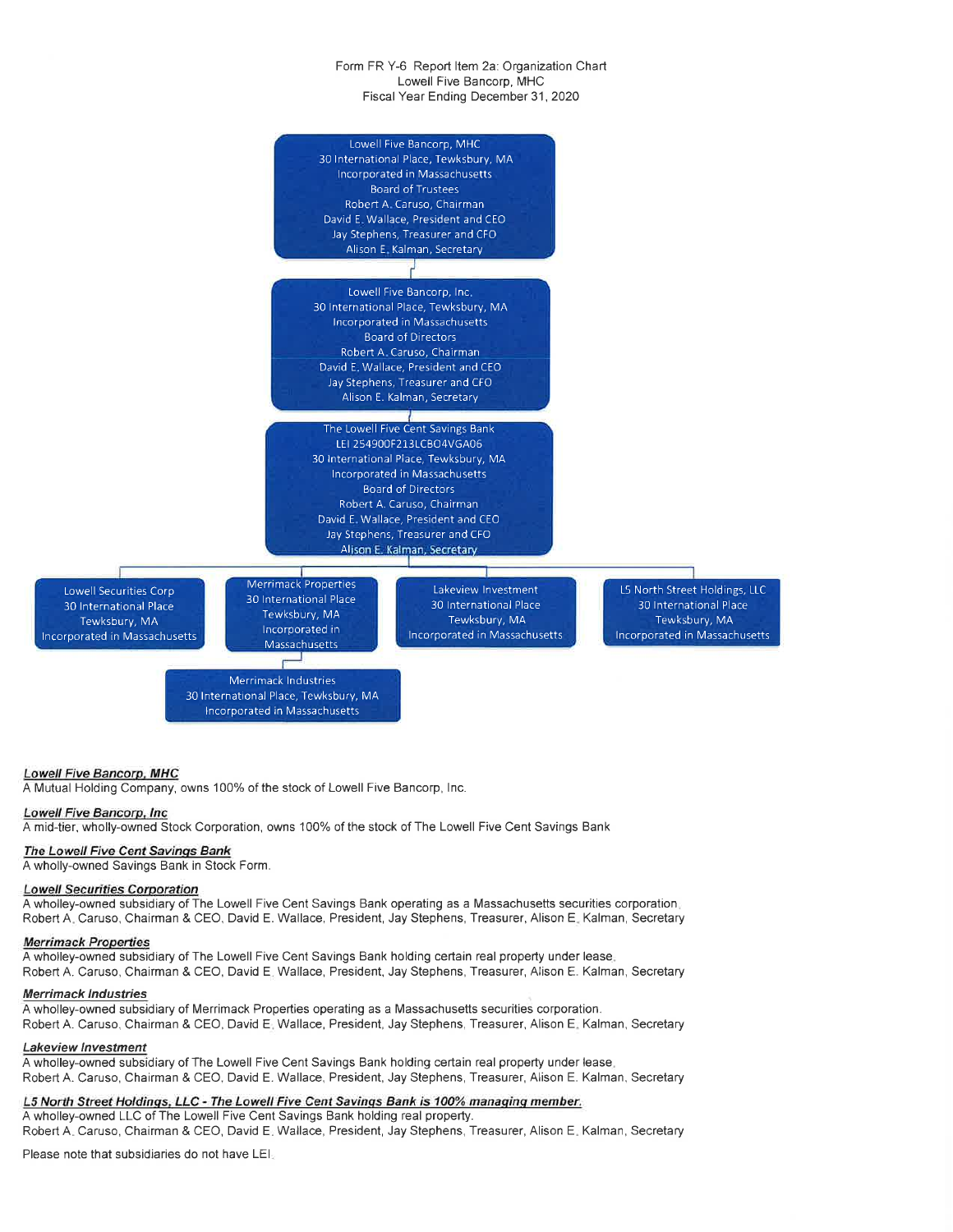Results: A list of branches for your depository institution: LOWELL FIVE CENT SAVINGS BANK, THE (ID RSSD: 923707). This depository institution is held by LOWELL FIVE BANCORP MHC (4268349) of TEWKSBURY, MA. The data are as of 12/31/2020. Data reflects information that was received and processed through 01/05/2021.

#### **Reconciliation and Verification Steps**

1. In the Data Action column of each branch row, enter one or more of the actions specified below 2. If required, enter the date in the Effective Date column

#### **Actions**

OK: If the branch information is correct, enter 'OK' in the Data Action column.

Change: If the branch information is incorrect or incomplete, revise the data, enter 'Change' in the Data Action column and the date when this information first became valid in the Effective Date column. Close: If a branch listed was sold or closed, enter 'Close' in the Data Action column and the sale or closure date in the Effective Date column. Delete: If a branch listed was never owned by this depository institution, enter 'Delete' in the Data Action column. Add: If a reportable branch is missing, insert a row, add the branch data, and enter 'Add' in the Data Action column and the opening or acquisition date in the Effective Date column.

If printing this list, you may need to adjust your page setup in MS Excel. Try using landscape orientation, page scaling, and/or legal sized paper.

#### **Submission Procedure**

When you are finished, send a saved copy to your FRB contact. See the detailed instructions on this site for more information. If you are e-mailing this to your FRB contact, put your institution name, city and state in the subject line of the e-mail.

Note:

To satisfy the FR Y-10 reporting requirements, you must also submit FR Y-10 Domestic Branch Schedules for each branch with a Data Action of Change, Close, Delete, or Add. The FR Y-10 report may be submitted in a hardcopy format or via the FR Y-10 Online application - https://y10online.federalreserve.gov.

\* FDIC UNINUM, Office Number, and ID\_RSSD columns are for reference only. Verification of these values is not required.

|     | Data Action Effective Date | <b>Branch Service Type</b> | Branch ID_RSSD <sup>*</sup> Popular Name |                                                                        | <b>Street Address</b>     | City              | State     | Zip Code Co |     |
|-----|----------------------------|----------------------------|------------------------------------------|------------------------------------------------------------------------|---------------------------|-------------------|-----------|-------------|-----|
| lок |                            | Full Service (Head Office) |                                          | 923707 LOWELL FIVE CENT SAVINGS BANK. THE                              | 30 INTERNATIONAL PLACE    | <b>TEWKSBURY</b>  | IMA       | 01876       | lMI |
| OК  |                            | Full Service               |                                          | 739506 BILLERICA BRANCH                                                | 700 BOSTON ROAD           | BILLERICA         | IMA       | 01821       | İMI |
| OК  |                            | Full Service               |                                          | 799603 CHELMSFORD BRANCH                                               | <b>23 FLETCHER STREET</b> | <b>CHELMSFORD</b> | İMA       | 01824       | MI  |
| lок |                            | Full Service               |                                          | 801403 DRACUT BRANCH                                                   | 2021 LAKEVIEW AVENUE      | <b>IDRACUT</b>    | IMA       | 101826      | IMI |
| lОK |                            | <b>Full Service</b>        |                                          | 4390941 HAVERHILL BRANCH                                               | 750 MAIN STREET           | HAVERHILL         | MA        | 01830       | ES: |
| lок |                            | Full Service               |                                          | 647807 WESTFORD STREET BRANCH                                          | 1095 WESTFORD STREET      | LOWELL            | MA        | 01851       | lMI |
| lΟK |                            | <b>Full Service</b>        |                                          | 4480833 NORTH ANDOVER BRANCH                                           | 498 CHICKERING ROAD       | NORTH ANDOVER     | lMA       | 01845       | ES: |
| lок |                            | Full Service               |                                          | 740801 NORTH CHELMSFORD OFFICE                                         | 20 GROTON ROAD            | INORTH CHELMSFORD | MA        | 01863       | MI  |
| OК  |                            | Full Service               |                                          | 3167520 PEPPERELL BRANCH                                               | 165 GROTON STREET         | PEPPERELL         | MA        | 01463       | MI  |
| lок |                            | <b>Full Service</b>        |                                          | 5161782 ANDOVER STREET                                                 | 30 INTERNATIONAL PLACE    | <b>TEWKSBURY</b>  | <b>MA</b> | 01876       | IM١ |
| lОK |                            | Full Service               |                                          | 985901 TEWKSBURY BRANCH                                                | 1775 MAIN STREET          | <b>TEWKSBURY</b>  | IMA       | 01876       | IMI |
| OK  |                            | Limited Service            |                                          | 1464029 GREATER LOWELL TECH HIGH BRANCH                                | 250 PAWTUCKET BOULEVARD   | <b>TYNGSBORO</b>  | MA        | 101879      | ١M١ |
| OК  |                            | Limited Service            |                                          | 4439381 NASHOBA VALLEY TECHNICAL HIGH SCHOOL BRANCH 100 LITTLETON ROAD |                           | lwestford         | l MA      | 01886       | İMI |
| OK  |                            | Full Service               |                                          | 1219210 WESTFORD BRANCH                                                | 1499 GROTON ROAD          | <b>WESTFORD</b>   | MA.       | 01886       | M1  |
| lок |                            | <b>Full Service</b>        |                                          | 924209 WILMINGTON BRANCH                                               | 270 MAIN STREET           | <b>WILMINGTON</b> | IMA.      | 01887       | lM1 |
| OК  |                            | <b>Full Service</b>        |                                          | 4404996 NASHUA BRANCH                                                  | 125 E. DUNSTABLE ROAD     | <b>NASHUA</b>     | l NH      | 103062      | lнı |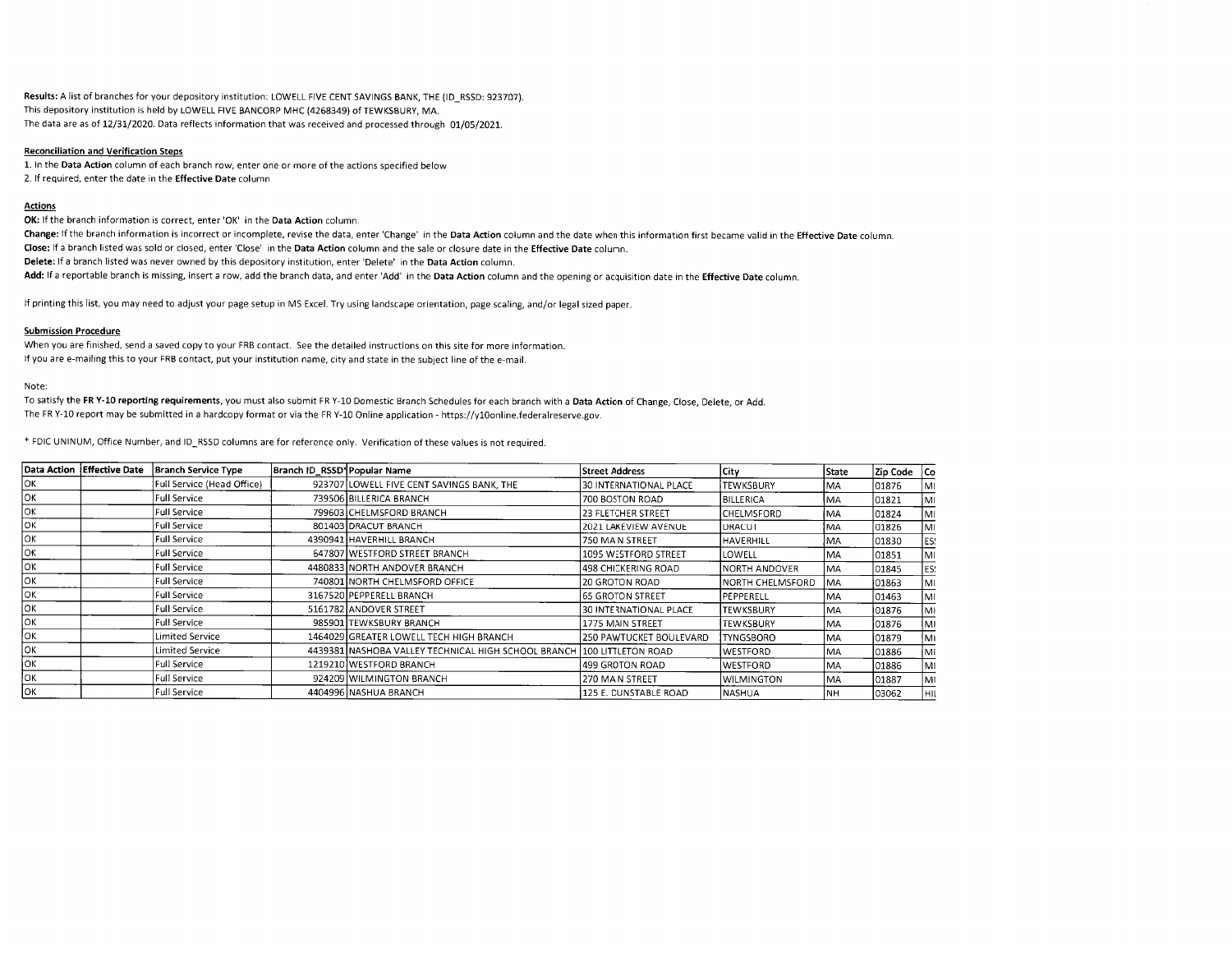Results: A list of branches for your depository institution: LOWELL FIVE CENT SAVINGS BANK, THE (ID\_RSSD: 923707). This depository institution is held by LOWELL FIVE BANCORP INC (4268358) of TEWKSBURY, MA. The data are as of 12/31/2020. Data reflects information that was received and processed through 01/05/2021.

#### **Reconciliation and Verification Steps**

1. In the Data Action column of each branch row, enter one or more of the actions specified below 2. If required, enter the date in the Effective Date column

#### Actions

OK: If the branch information is correct, enter 'OK' in the Data Action column.<br>Change: If the branch information is incorrect or incomplete, revise the data, enter 'Change' in the Data Action column and the date when this Close: If a branch listed was sold or closed, enter 'Close' in the Data Action column and the sale or closure date in the Effective Date column. Delete: If a branch listed was never owned by this depository institution, enter 'Delete' in the Data Action column.<br>Add: If a reportable branch is missing, insert a row, add the branch data, and enter 'Add' in the Data Ac

If printing this list, you may need to adjust your page setup in MS Excel. Try using landscape orientation, page scaling, and/or legal sized paper.

#### Submission Procedure

When you are finished, send a saved copy to your FRB contact. See the detailed instructions on this site for more information. If you are e-mailing this to your FRB contact, put your institution name, city and state in the subject line of the e-mail.

Note:

To satisfy the FR Y-10 reporting requirements, you must also submit FR Y-10 Domestic Branch Schedules for each branch with a Data Action of Change, Close, Delete, or Add. The FR Y-10 report may be submitted in a hardcopy format or via the FR Y-10 online application - https://yloonline.federalreserve.gov.

\* FDIC UNINUM, Office Number, and ID\_RSSD columns are for reference only. Verification of these values is not required.

|           | Data Action Effective Date   Branch Service Type | Branch ID_RSSD*   Popular Name |                                                     | <b>Street Address</b>      | City                 |           | State Zip Code County |                     |
|-----------|--------------------------------------------------|--------------------------------|-----------------------------------------------------|----------------------------|----------------------|-----------|-----------------------|---------------------|
| Iок       | Full Service (Head Office                        |                                | 923707 LOWELL FIVE CENT SAVINGS BANK, THE           | 30 INTERNATIONAL PLACE     | <b>TEWKSBURY</b>     | <b>MA</b> | 101876                | MIDDLESEX           |
| [OK       | Full Service                                     |                                | 739506 BILLERICA BRANCH                             | 700 BOSTON ROAD            | BILLERICA            | MA        | 101821                | MIDDLESEX           |
| lок       | l Full Service                                   |                                | 799603 CHELMSFORD BRANCH                            | 23 FLETCHER STREET         | <b>CHELMSFORD</b>    | MA.       | 01824                 | MIDDLESEX           |
| lок       | Full Service                                     |                                | 801403 DRACUT BRANCH                                | 2021 LAKEVIEW AVENUE       | DRACUT               | MA.       | 101826                | MIDDLESEX           |
| lок       | Full Service                                     |                                | 4390941 HAVERHILL BRANCH                            | 750 MAIN STREET            | HAVERHILL            | IMA       | 101830                | <b>ESSEX</b>        |
| loĸ       | Full Service                                     |                                | 647807 WESTFORD STREET BRANCH                       | 1095 WESTFORD STREET       | <b>ILOWELL</b>       | IMA       | 101851                | MIDDLESEX           |
| loĸ       | <b>Full Service</b>                              |                                | 4480833 NORTH ANDOVER BRANCH                        | <b>498 CHICKERING ROAD</b> | <b>NORTH ANDOVER</b> | IMA.      | 01845                 | <b>ESSEX</b>        |
| lок       | Full Service                                     |                                | 740801 NORTH CHELMSFORD OFFICE                      | 20 GROTON ROAD             | INORTH CHELMSFORD    | MA.       | 01863                 | MIDDLESEX           |
| lок       | Full Service                                     |                                | 3167520 PEPPERELL BRANCH                            | <b>65 GROTON STREET</b>    | <b>PEPPERELL</b>     | MA.       | 01463                 | MIDDLESEX           |
| lок       | Full Service                                     |                                | 5161782 ANDOVER STREET                              | 30 INTERNATIONAL PLACE     | TEWKSBURY            | MA.       | 01876                 | MIDDLESEX           |
| <b>OK</b> | <b>Full Service</b>                              |                                | 985901 TEWKSBURY BRANCH                             | 1775 MAIN STREET           | TEWKSBURY            | <b>MA</b> | 01876                 | <b>MIDDLESEX</b>    |
| IОК       | Limited Service                                  |                                | 1464029 GREATER LOWELL TECH HIGH BRANCH             | 250 PAWTUCKET BOULEVARD    | <b>TYNGSBORO</b>     | MA.       | 101879                | MIDDLESEX           |
| lок       | <b>Limited Service</b>                           |                                | 4439381 NASHOBA VALLEY TECHNICAL HIGH SCHOOL BRANCH | 100 LITTLETON ROAD         | <b>WESTFORD</b>      | <b>MA</b> | 101886                | MIDDLESEX           |
| lок       | <b>Full Service</b>                              |                                | 1219210 WESTFORD BRANCH                             | 499 GROTON ROAD            | <b>WESTFORD</b>      | MA.       | 101886                | MIDDLESEX           |
| lок       | <b>Full Service</b>                              |                                | 924209 WILMINGTON BRANCH                            | 270 MAIN STREET            | <b>WILMINGTON</b>    | IMA.      | 01887                 | MIDDLESEX           |
| lок       | l Full Service i                                 |                                | 4404996 NASHUA BRANCH                               | 125 E. DUNSTABLE ROAD      | NASHUA               | <b>NH</b> | 03062                 | <b>HILLSBOROUGI</b> |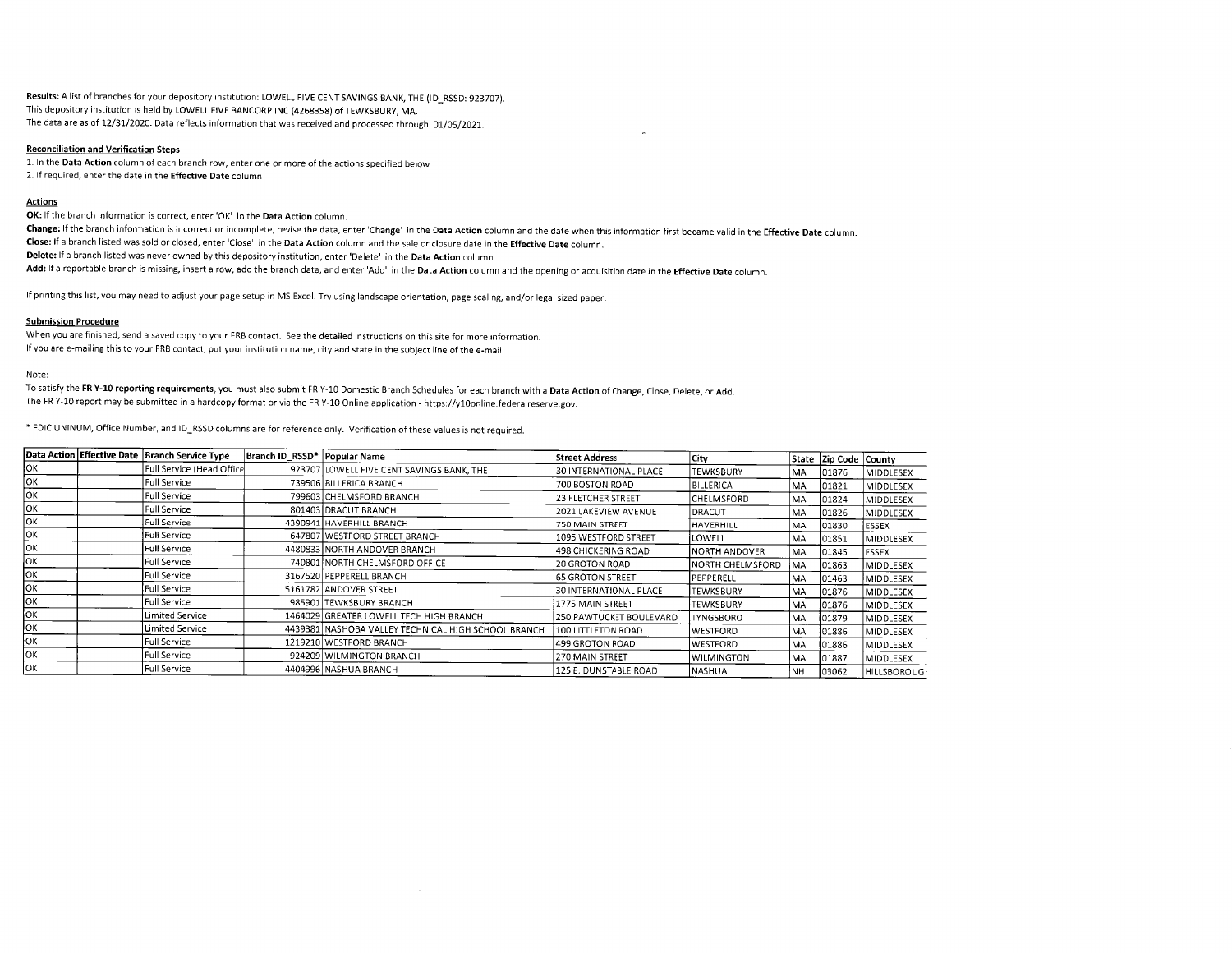# Form FR Y-6 Lowell Five Bancorp, MHCFiscal Year Ending December 31, 2O2O

Report ltem 3: Securities holders $(1)(\mathsf{a})(\mathsf{b})(\mathsf{c})$  and  $(2)(\mathsf{a})(\mathsf{b})(\mathsf{c})$ 

| Securities holders not listed in $3(1)(a)$ through $3(1)(c)$ that had ownership, control,<br>or holdings of 5% or more with power to vote during the fiscal year ending 12-31-2019. |                                                        |  |  |  |  |
|-------------------------------------------------------------------------------------------------------------------------------------------------------------------------------------|--------------------------------------------------------|--|--|--|--|
|                                                                                                                                                                                     |                                                        |  |  |  |  |
|                                                                                                                                                                                     |                                                        |  |  |  |  |
|                                                                                                                                                                                     | (1)(c) Number and Percentage of                        |  |  |  |  |
|                                                                                                                                                                                     | Each Class of Voting Securities                        |  |  |  |  |
|                                                                                                                                                                                     |                                                        |  |  |  |  |
|                                                                                                                                                                                     | $(1)(b)$ Country of<br>Citizenship or<br>Incorporation |  |  |  |  |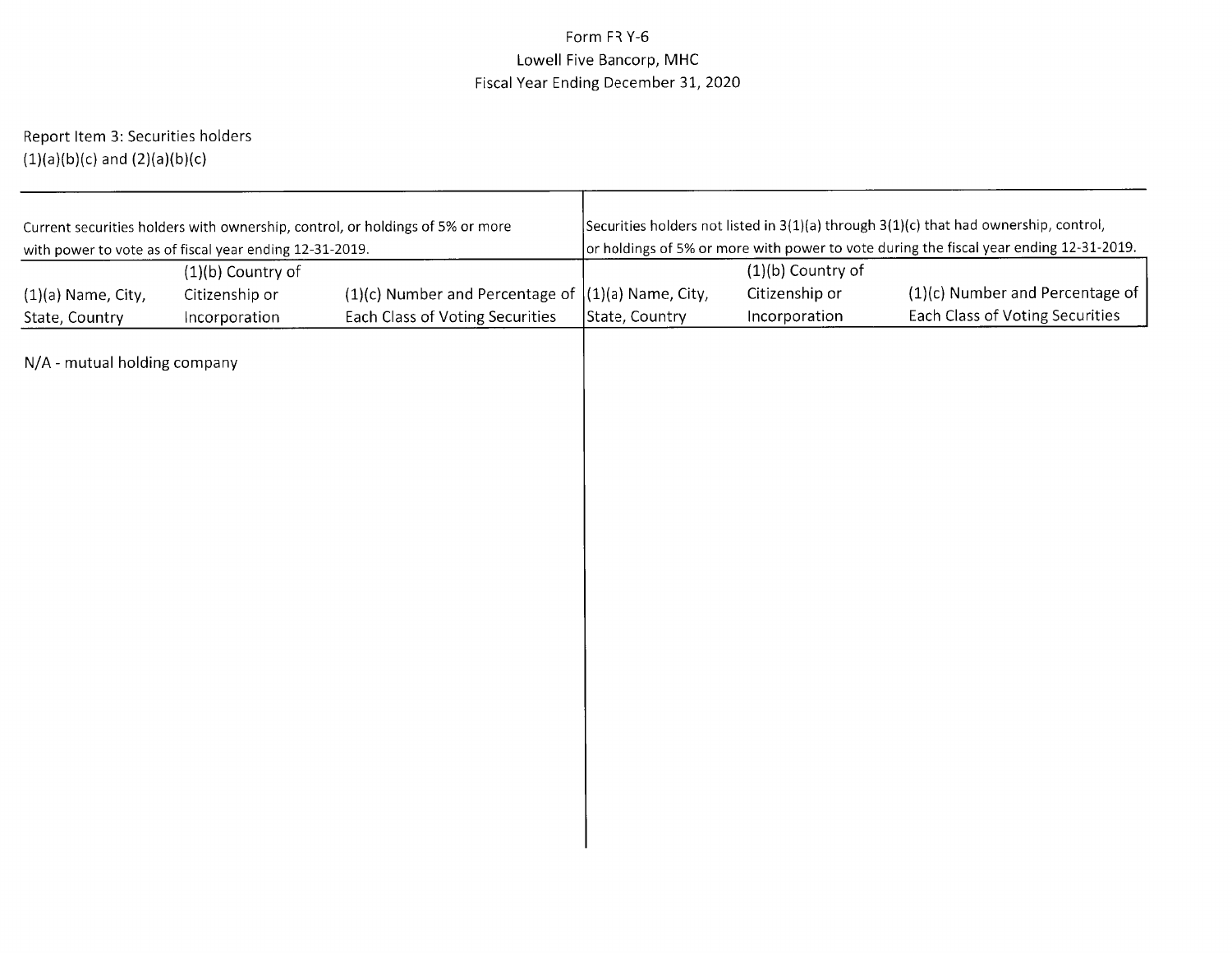# $\sim$ Form FR Y-6 Lowell Five Bancorp, lnc.Fiscal Year Ending December 31, 2020

Report ltem 3: Securities holders $(1)(\mathsf{a})(\mathsf{b})(\mathsf{c})$  and  $(2)(\mathsf{a})(\mathsf{b})(\mathsf{c})$ 

| Current securities holders with ownership, control, or holdings of 5% or more | Securities holders not listed in 3(1)(a) through 3(1)(c) that had ownership, control, |                     |                                                                                        |  |  |  |
|-------------------------------------------------------------------------------|---------------------------------------------------------------------------------------|---------------------|----------------------------------------------------------------------------------------|--|--|--|
| with power to vote as of fiscal year ending 12-31-2019.                       |                                                                                       |                     | or holdings of 5% or more with power to vote during the fiscal year ending 12-31-2019. |  |  |  |
| $(1)(b)$ Country of                                                           |                                                                                       | $(1)(b)$ Country of |                                                                                        |  |  |  |
| Citizenship or<br>$(1)(a)$ Name, City,<br>$(1)(c)$ Number and Percentage of   | $(1)(a)$ Name, City,                                                                  | Citizenship or      | $(1)(c)$ Number and Percentage of                                                      |  |  |  |
| State, Country<br>Each Class of Voting Securities<br>Incorporation            | State, Country                                                                        | Incorporation       | Each Class of Voting Securities                                                        |  |  |  |
| No shares outstanding - 100% wholly owned by Lowell Five Bancorp, MHC         |                                                                                       |                     |                                                                                        |  |  |  |
|                                                                               |                                                                                       |                     |                                                                                        |  |  |  |
|                                                                               |                                                                                       |                     |                                                                                        |  |  |  |
|                                                                               |                                                                                       |                     |                                                                                        |  |  |  |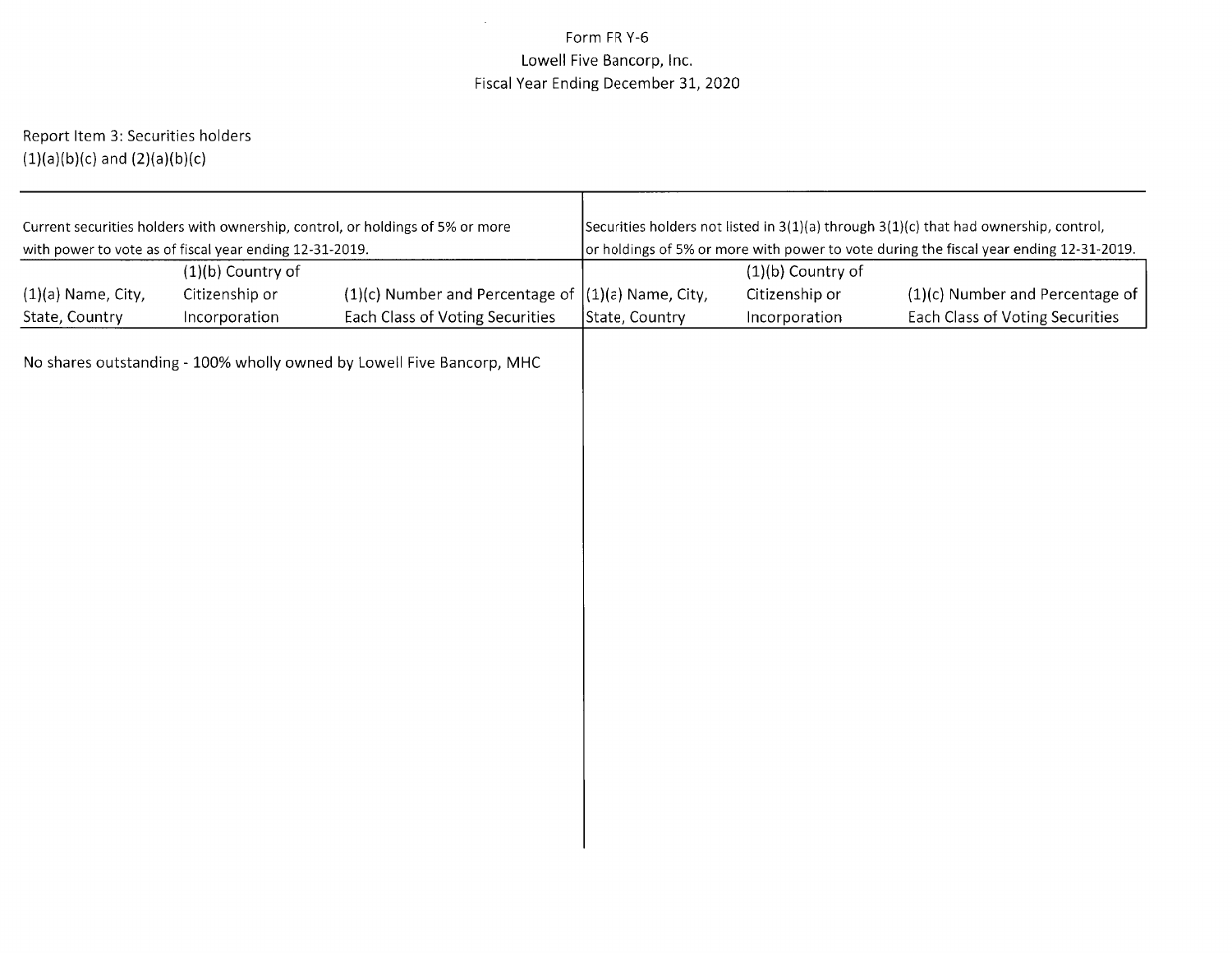# Form FR Y-6 Lowell Five Bancorp, lnc.Fiscal Year Ending December 3L, 2OI9

Report ltem 4: lnsiders \*Note that the Reported insiders are the same for Lowell Five Bancorp, MHC and Lowell Five Bancorp, lnc. (1), (2), (3)(a)(b)(c), and (4)(a)(b)(c

 $\sim$   $\times$ 

| (1) Name, City, State,<br>Country         | (2) Principal<br>Occupation if<br>other than with<br><b>Bank Holding</b> | $(3)(a)$ Title &<br>Position with<br><b>Bank Holding</b><br>Company | (3)(b) Title &<br>Position with<br>Subsidiaries | $(3)(c)$ Title &<br>Position w/other<br><b>Businesses</b> | (4)(a) Percentage<br>of Voting Shares in<br><b>Bank Holding</b><br>Company | (4)(b) Percentage<br>of Voting Shares<br>in Subsidiaries | $(4)(c)$ List names of other<br>companies if 25% or more<br>of voting securities are<br>held |
|-------------------------------------------|--------------------------------------------------------------------------|---------------------------------------------------------------------|-------------------------------------------------|-----------------------------------------------------------|----------------------------------------------------------------------------|----------------------------------------------------------|----------------------------------------------------------------------------------------------|
| Robert A. Caruso<br>Stratham, NH, USA     | <b>Retired Banking</b><br>Executive                                      | Chairman of the<br>Board                                            | Chairman of the<br>Board & Director,<br>TLFCSB* | n/a                                                       | n/a                                                                        | n/a                                                      | n/a                                                                                          |
| James A. Cassin<br>Lowell, MA, USA        | Retired school<br>superintendent                                         | Director                                                            | Director, TLFCSB*                               | n/a                                                       | n/a                                                                        | n/a                                                      | n/a                                                                                          |
| Brian L. Chapman<br>Lowell, MA, USA       | Environmental<br>engineer                                                | Director                                                            | Director, TLFCSB*                               | Owner/President<br>Mill City<br>Environmental             | n/a                                                                        | n/a                                                      | n/a                                                                                          |
| Tracey W. Cody<br>N. Chelmsford, MA, USA  | School teacher                                                           | Director                                                            | Director, TLFCSB*                               | School teacher -<br>Town of<br>Chelmsford                 | n/a                                                                        | n/a                                                      | n/a                                                                                          |
| James G. Cullen<br>N. Chelmsford, MA, USA | <b>Certified Public</b><br>Accountant                                    | Director                                                            | Director, TLFCSB*                               | Owner - Shannon,<br>Cullen & Assoc,<br><b>LLC</b>         | n/a                                                                        | n/a                                                      | n/a                                                                                          |
| D. John Gagnon<br>N. Andover, MA, USA     | <b>Executive Benefit</b><br>Administration                               | Director                                                            | Director, TLFCSB*                               | President and Co-<br>Founder, BoliColi                    | n/a                                                                        | n/a                                                      | n/a                                                                                          |
| Paul F. Gleason<br>Chelmsford, MA, USA    | Retired insurance<br>broker                                              | Director                                                            | Director, TLFCSB*                               | n/a                                                       | n/a                                                                        | n/a                                                      | n/a                                                                                          |
| Amy J. Hoey<br>Groton, MA, USA            | Hospital<br>Administration                                               | Director                                                            | Director, TLFCSB*                               | Lowell General<br>Hospital EVP &<br>COO                   | n/a                                                                        | n/a                                                      | n/a                                                                                          |